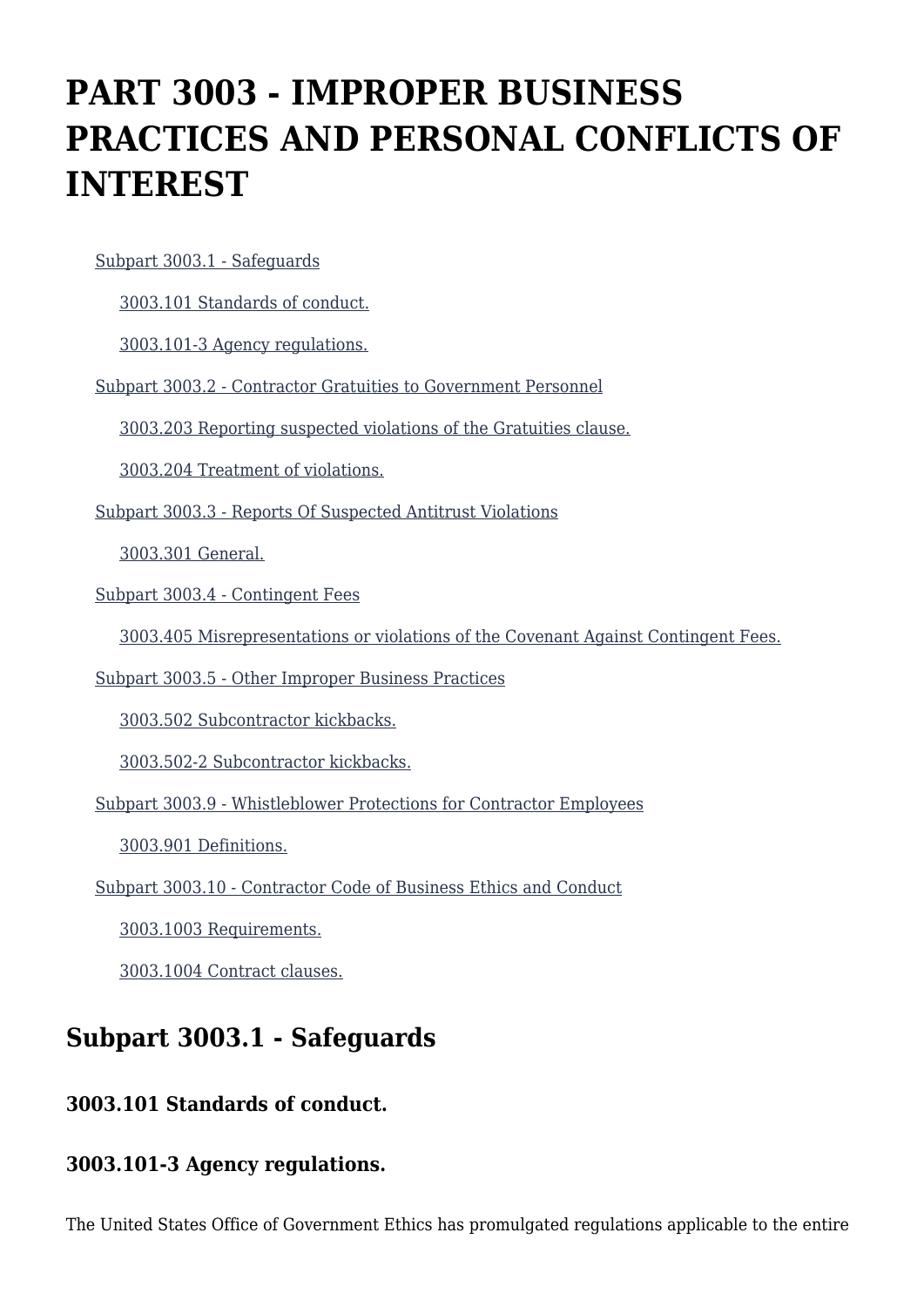Executive Branch that address the conduct matters referenced in (FAR) 48 CFR 3.101-3. See 5 CFR vol. 3, ch. XVI, subch. B. The Department of Homeland Security has also issued Management Directive 0480.1, Ethics/Standards of Conduct.

# **Subpart 3003.2 - Contractor Gratuities to Government Personnel**

#### **3003.203 Reporting suspected violations of the Gratuities clause.**

(a) Suspected violations shall be reported to the contracting officer responsible for the acquisition (or the COCO if the contracting officer is suspected of the violation). The contracting officer (or the COCO) shall obtain from the person reporting the violation, and any witnesses to the violation, the following information:

(1) The date, time, and place of the suspected violation;

(2) The name and title (if known) of the individual(s) involved in the violation; and

(3) The details of the violation (e.g., the gratuity offered or intended) to obtain a contract or favorable treatment under a contract.

(4) The person reporting the violation and witnesses (if any) shall be requested to sign and date the information certifying that the information furnished is true and correct.

(b) The contracting officer shall submit the report to the COCO (unless the alleged violation was directly reported to the COCO) and the Head of the Contracting Activity (HCA) for further action. The COCO and HCA will determine, with the advice of the Component legal counsel, whether the case warrants submission to the OIG, or other investigatory organization.

#### **3003.204 Treatment of violations.**

(a) The HCA is the official designated to make the determination under (FAR) 48 CFR 3.204(a) whether a gratuities violation has occurred. If the HCA has been personally and substantially involved in the specific procurement, the advice of legal counsel should be sought to determine whether the CPO should designate an alternate decision maker.

(b) The HCA shall ensure that the hearing procedures required by (FAR) 48 CFR 3.204(b) are afforded to the contractor. Legal counsel shall be consulted regarding the appropriateness of the hearing procedures that are established.

(c) If the HCA determines that the alleged gratuities violation occurred the HCA shall consult with legal counsel regarding appropriate action and notify the Office of Inspector General.

# **Subpart 3003.3 - Reports Of Suspected Antitrust Violations**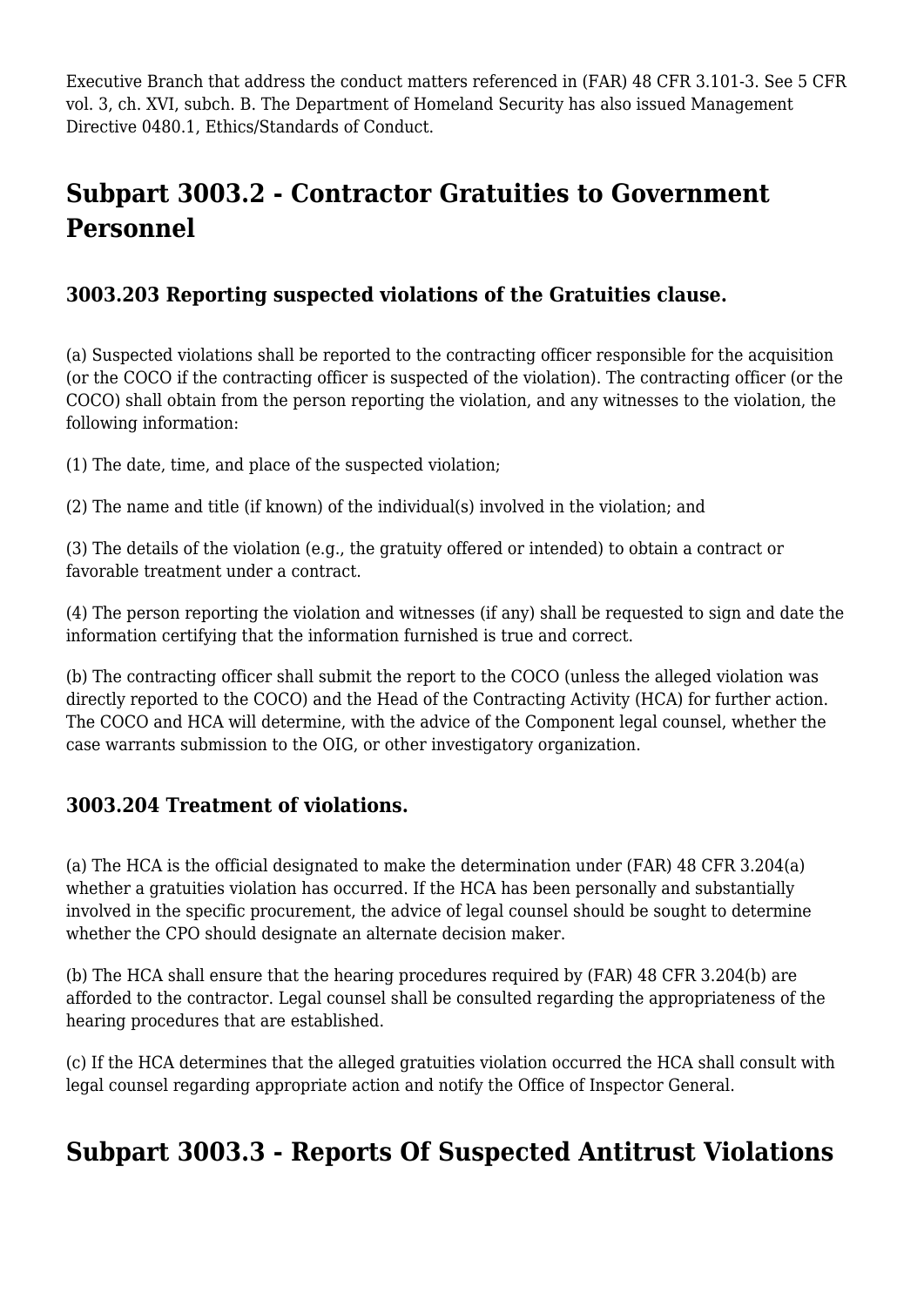#### **3003.301 General.**

(b) The procedures at (HSAR) 48 CFR [3003.203](https://origin-www.acquisition.gov/%5Brp:link:hsar-part-3003%5D#Section_3003_203_T48_70284211) shall be followed for suspected antitrust violations, except reports of suspected antitrust violations shall be coordinated with legal counsel for referral to the Department of Justice, if deemed appropriate.

### **Subpart 3003.4 - Contingent Fees**

#### **3003.405 Misrepresentations or violations of the Covenant Against Contingent Fees.**

(a) The procedures at (HSAR) 48 CFR [3003.203](https://origin-www.acquisition.gov/%5Brp:link:hsar-part-3003%5D#Section_3003_203_T48_70284211) shall be followed for misrepresentation or violations of the covenant against contingent fees.

(b)(4) The procedures at (HSAR) 48 CFR [3003.203](https://origin-www.acquisition.gov/%5Brp:link:hsar-part-3003%5D#Section_3003_203_T48_70284211) shall be followed for misrepresentation or violations of the covenant against contingent fees, except reports of misrepresentation or violations of the covenant against contingent fees shall be coordinated with legal counsel for referral to the Department of Justice, if deemed appropriate.

### **Subpart 3003.5 - Other Improper Business Practices**

#### **3003.502 Subcontractor kickbacks.**

#### **3003.502-2 Subcontractor kickbacks.**

(g) The DHS OIG shall receive the prime contractor or subcontractors written report.

## **Subpart 3003.9 - Whistleblower Protections for Contractor Employees**

#### **3003.901 Definitions.**

*Authorized official of an agency* means the Department of Homeland Security's CPO.

# **Subpart 3003.10 - Contractor Code of Business Ethics and Conduct**

Source: 77 FR 50633, Aug. 22, 2012, unless otherwise noted.